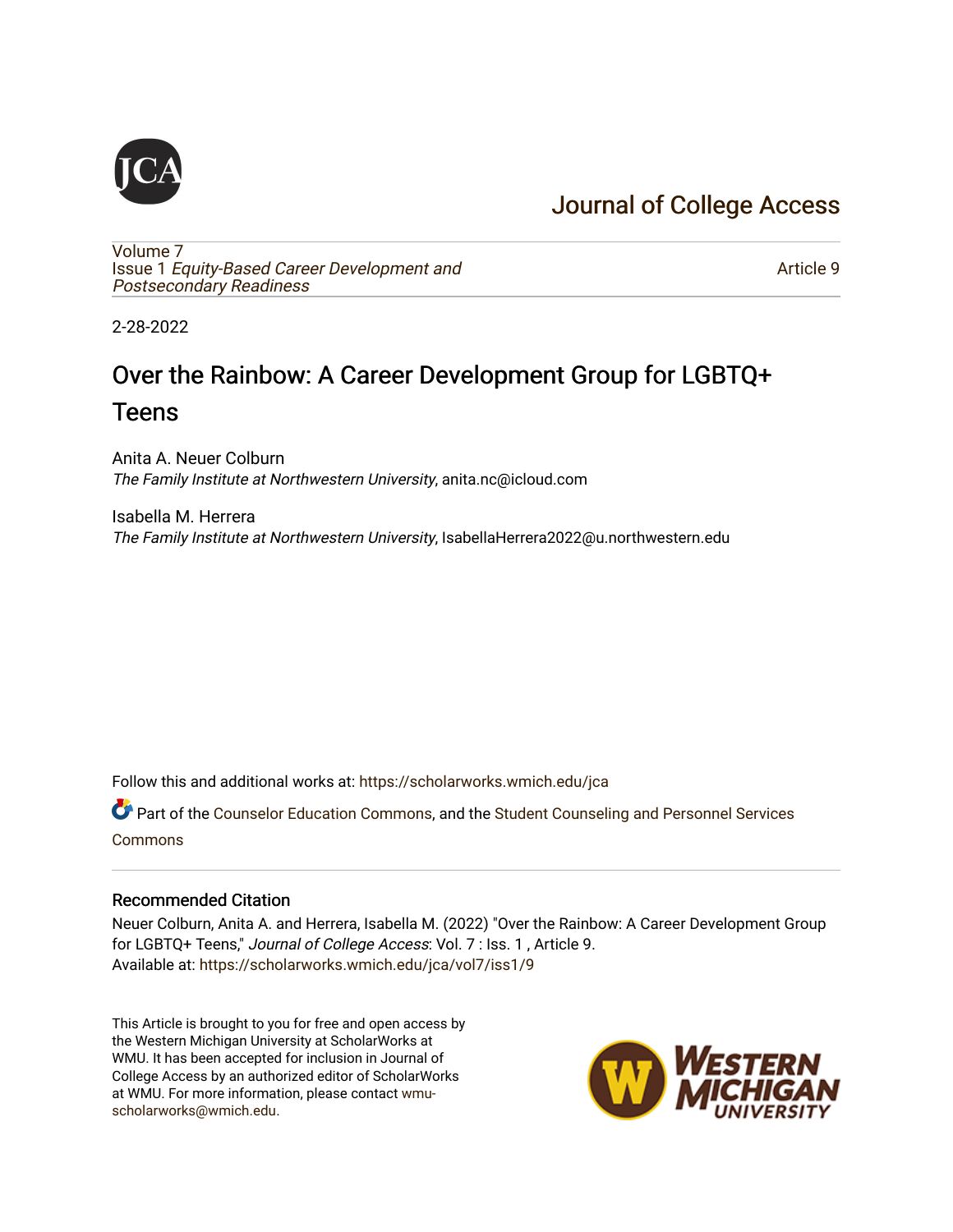# **Over the Rainbow: A Career Development Group for LGBTQ+ Teens**



Authored by Anita A. Neuer Colburn (*The Family InsƟtute at Northwestern University*) Isabella M. Herrera (*The Family InsƟtute at Northwestern University)*

have been encouraged to collaborate to make improvements for LGBTQ+ students (Beck, 2017; Boyland et al., 2018; Strear, 2017). Specific training for faculty and staff (Boyland et al., 2018; McMahon et al., 2017), as well as mentoring programs have been discussed providing education and guidance (Singh & Kosciw, 2018). Scholars have also highly recommended integrating anti-LGBTQ+ bullying into curricula (Boyland et al., 2018; Strear, 2017) and normalizing the use of pronouns and inclusive language (GLSEN, 2019; Rankin et al., 2019; Simons et al., 2017). Despite these efforts, challenges persist. As gender identity becomes further understood as a spectrum of identities, individuals who identify outside of historically dichotomous features become increasingly marginalized (Rankin et al., 2019). Transgender students may struggle with a lack of support, which can leave them feeling both invisible and buried beneath heteronormative power structures (Rockenbach et al., 2017). This has generated cycles of underrepresentation and little social support (Beck, 2017; McMahon et al., 2017; Rankin et al., 2019; Zamani-Gallaher & Choudhuri, 2016) Moreover, LGBTQ+ populations typically find themselves needing

#### **ABSTRACT**

LGBTQ+ teens' career decision-making processes are confounded by LGBTQ+ identity development and negative experiences in school. The authors present literature identifying specific needs of LGBTQ+ teens involved in career planning and propose a specialized career group counseling model designed to address those needs. Potential application for counselors in schools and the community are discussed.

**Keywords:** LGBTQ+ career planning, group career counseling

t is not surprising, given the<br>consistently high rates of campus<br>violence, harassment, and bullying,<br>(GLSEN, 2019; Rockenbach et al., 2017;<br>Strear, 2017; Zamani-Gallaher & Choudhuri, t is not surprising, given the consistently high rates of campus violence, harassment, and bullying, (GLSEN, 2019; Rockenbach et al., 2017; 2016) that many LGBTQ+ students report not feeling safe in their high schools (GLSEN, 2019). More than half of LGBTQ+ students are battling symptoms of depression (Singh & Kosciw, 2018), and these stressors only amplify already difficult career decisions that adolescents face. These barriers put upon LGBTQ+ students directly interfere with their abilities to engage in comprehensive career decision making (Chen & Keats, 2016). Administrators and educators are aware of the problem but often report being afraid to intervene, even when they want to (Strear, 2017). School counselors and administrators

Volume 7 | February 2022 | Issue 1 | Special Issue 116

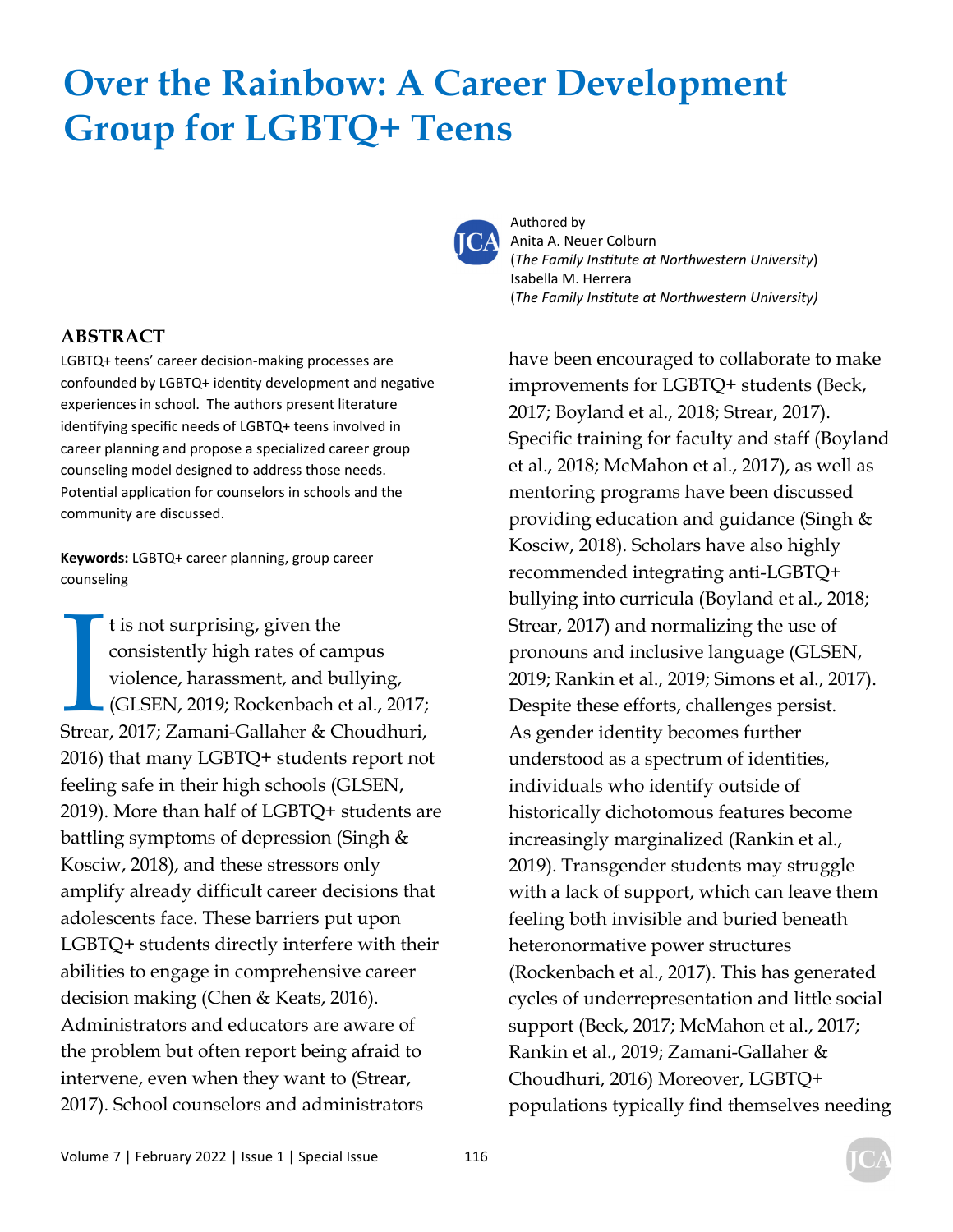to discern when it is safe to disclose aspects of their identity (Rockenbach et al., 2017), as others' adverse responses may put them at risk of harm (Zamani-Gallaher & Choudhuri, 2016). It is within this context that LGBTQ+ students must also consider post-secondary career decision-making.

Understanding these barriers to positive identity development allows educators to support LGBTQ+ youth and further understand the diversity of services required to meet their specific needs (Singh & Kosciw, 2018). At a time when teens are discovering their identities (e.g., sexual and gender identities), educators must analyze the impact of how biopsychosocial dimensions like gender norms have been socialized into their self-concept (Rockenbach et al., 2017). The aim of educators should be to expand opportunities; while little is really known about the career needs of LGBTQ+ youth (Chen & Keats, 2016), career planning is more of a challenge given the safety and security threats to LGBTQ+ people in the workplace (Baker & Lewis, 2017). Due to this stigma, LGBTQ+ adults must continually assess risk/ safety of coming out (Zamani-Gallaher & Choudhuri, 2016). Additionally, in the presence of a polarizing political climate, corporations are increasingly taking stands on issues, adopting more conservative religious values or more liberal secular values, depending on the organization (Brown & Scott, 2019). Thus, LGBTQ+ students face difficulty in their current high school environments and can reasonably expect

continued challenges, which further complicates the career decision-making process.

#### **Career Planning and LGBTQ+ Teens**

Almost 70% of students surveyed by Owen and colleagues (2020) reported wanting career information from school counselors, suggesting that today's students are possibly not receiving that information. Students' readiness to make career decisions has been seen to be largely influenced by how aware they are of opportunities and timelines (Gu et al., 2019). Student preparedness is also supplemented by trusted advisors facilitating conversations about careers and career decision-making that increase student confidence and motivation (Bolat & Odacı, 2017). Inclusive representation is one way to improve this, as LGBTQ+ students lack out role models when making decisions about college (Cheng et al., 2017). Bolat and Odacı (2017) also emphasized that students of higher socioeconomic standing made career decisions more confidently, and while funding may be available, LGBTQ+ students are especially affected by hurdles such as finances due to reduced access to grants and scholarships (Rockenbach et al., 2017). Complicating the financial issue, many teens lack appropriate financial literacy for moving into adulthood (Johnston-Rodriguez & Henning, 2019).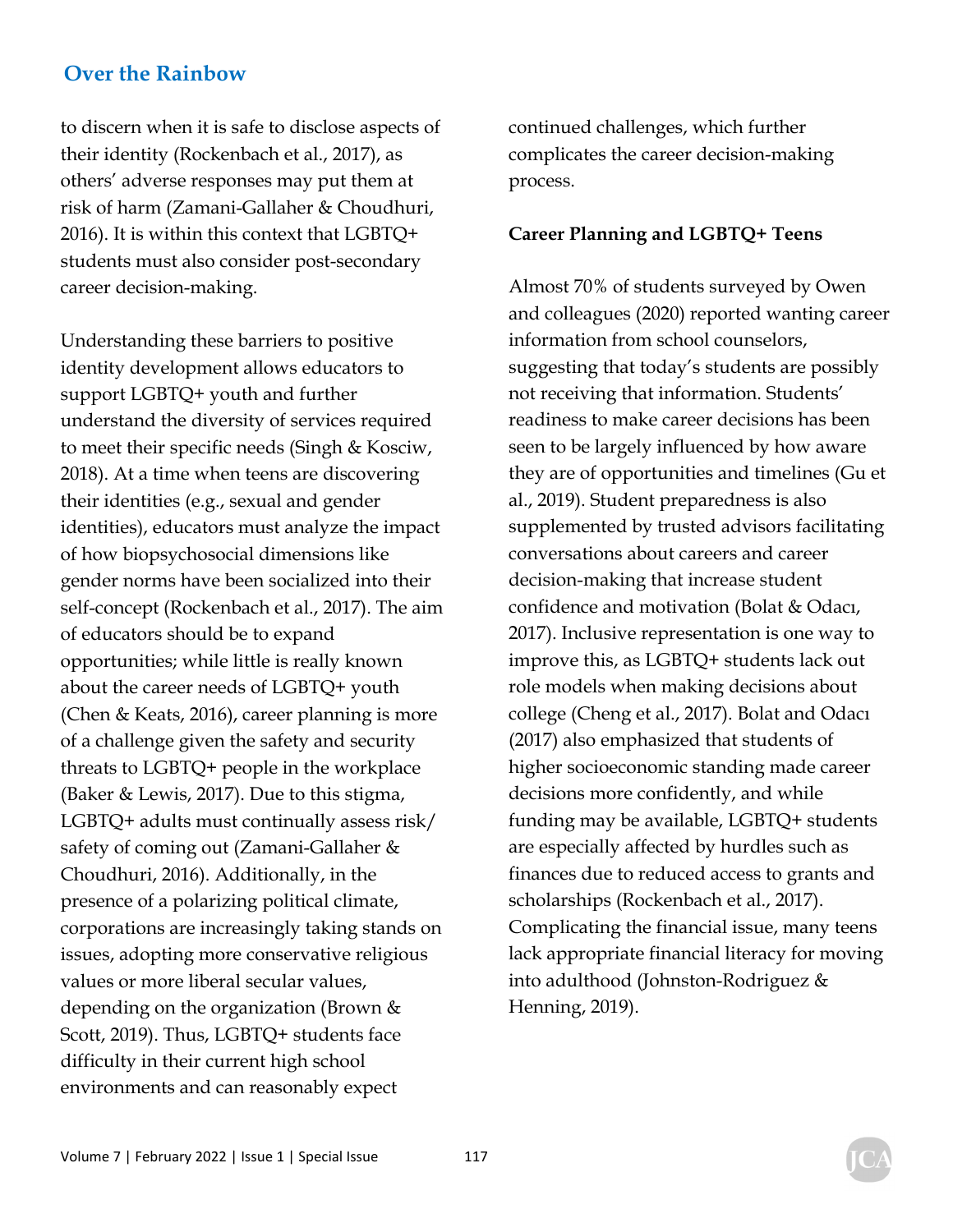## **Career Group Counseling**

Career group counseling can normalize experiences that contribute to career anxiety, efficiently deliver career interventions, and foster enjoyment and connection among members and leaders (Pyle & Hayden, 2015). As a counseling intervention, career group counseling provides a setting for participants to experience Yalom's (2005) curative factors of instilling hope, universality, imparting of information, altruism, corrective recapitulation of the primary family group, development of socializing techniques, imitative behavior, interpersonal learning, group cohesiveness, catharsis, and existential factors. Additionally, Falco and Shaheed (2021) suggested that career group counseling may be especially applicable in school settings, and Pyle and Hayden (2015) provide specific recommendations using their Group Career Counseling model with high school students (p.33).

Leaders of career group counseling should be intentional and specific about developmentally appropriate goals for the group, in addition to facilitating exploration, reflection, and decision-making (Falco  $&$ Shaheed, 2021). When considering implementation of career group counseling interventions, Falco and Shaheed (2021) further cautioned that "how a career counseling intervention is implemented is just as important as what is accomplished as a result" (p. 10). Brown and Ryan Krane (2000) suggested that successful career interventions

include the use of written exercises, interpretations and feedback, world of work information, modeling, and building support. Additionally, by focusing on both cognitive and affective aspects of career decisionmaking, career group counseling may be particularly effective at reducing some of the real and perceived sociocultural barriers to career exploration and decision-making (Falco & Shaheed, 2021, p. 15).

Pyle and Hayden (2015) proposed a fourstage model for career group counseling that addresses both affective and cognitive goals at each stage. During the Encounter stage, group norms are established, the importance of participation is stressed, and members get to know one another. Affective goals include putting members at ease and cognitive ones include clarifying the purpose and expectations of the group. In the Exploration stage, leaders help facilitate increased selfdisclosure among group members. The affective goals are for members to pay more attention to each other than to their own anxiety, and cognitive goals are geared toward exploration of self and the world of work. The third stage is the Working stage, during which members report on their out-ofgroup tasks and bring problems to the group in a confident manner. Affective goals include openness to change and acceptance of factors outside members' control, while cognitive goals include provision of specific occupational information and evaluation of pros and cons for various careers. Stage four is the Action stage, during which members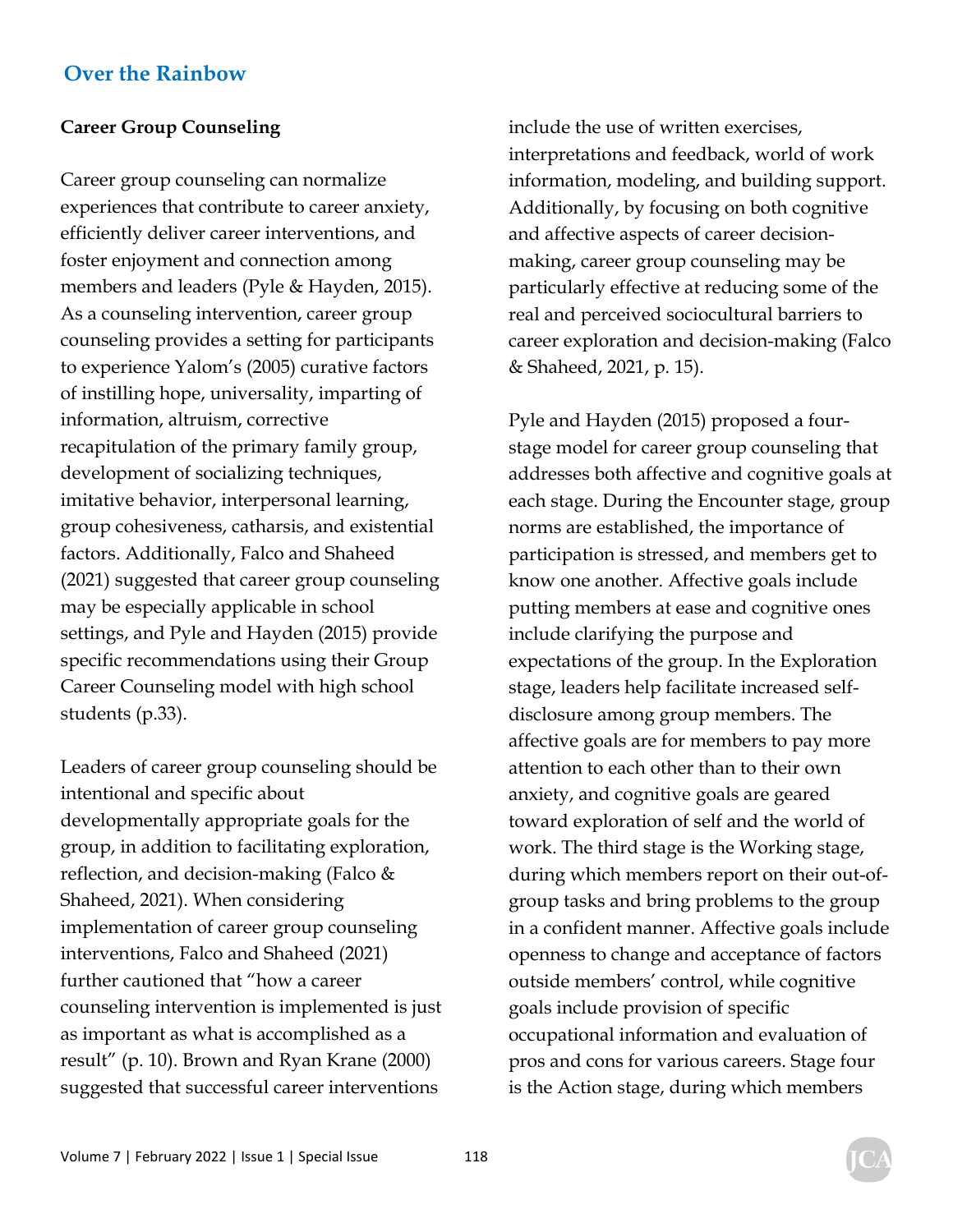begin taking steps toward realizing the decisions they've made. Affective goals include a sense of accomplishment and closeness with other members; cognitive goals include understanding what is meant by "learning how to learn," in addition to gaining clarity regarding individual strengths and skills.

## **Proposing "Over the Rainbow" Career Group Counseling Plan**

Based on the challenges faced by LGBTQ+ youth and the importance of post-secondary career decision making, we propose an extension of Pyle and Hayden's (2015) Group Career Counseling model. We envision Over the Rainbow (OTR) as a career group counseling intervention specifically

designed for LGBTQ+ high school youth. Pyle and Hayden (2015) presented their group career counseling model to take place over three, 90-minute sessions. In customizing their work for this purpose and in keeping with the importance of both how and what (Falco & Shaheed, 2021), we suggest a sixsession group that will include both career and LGBTQ+ specific activities in each group session. We envision several foundational elements for the group, including engaging LGBTQ+ identified volunteer guest speakers from the local community, imploring group

**"We envision Over the Rainbow (OTR) as a career group counseling intervention specifically designed for LGBTQ+ high school youth."** 

members to come to each session with two or three new ideas for possible realistic career options, and utilizing/customizing a variety of activities freely available online. In setting goals for a group like this, Pyle and Hayden (2015) highlighted the importance of group members developing an understanding of (1) the connection between their interests, abilities, and values to the world of work, (2) how to best make career decisions, (3) at

> least five potential realistic career options, and (4) action steps to take after the group has terminated. We would add that group members also experience increased: (5) sense of social support and (6) awareness of postsecondary support resources for members of the LGBTQ+ community.

## **Pre-Group Planning**

OTR could be led by a school counselor, a pair of school counselors, a local career practitioner familiar with the needs of LGBTQ+ students, or by some combination of these and other qualified personnel. Group leaders who are new to this type of leadership should seek out an experienced group leader to co-facilitate with for their first time. Master's degree programs provide training in group facilitation skills and knowledge, but unless they received strong supervision for group work during their internships, many counselors report a lack of confidence in

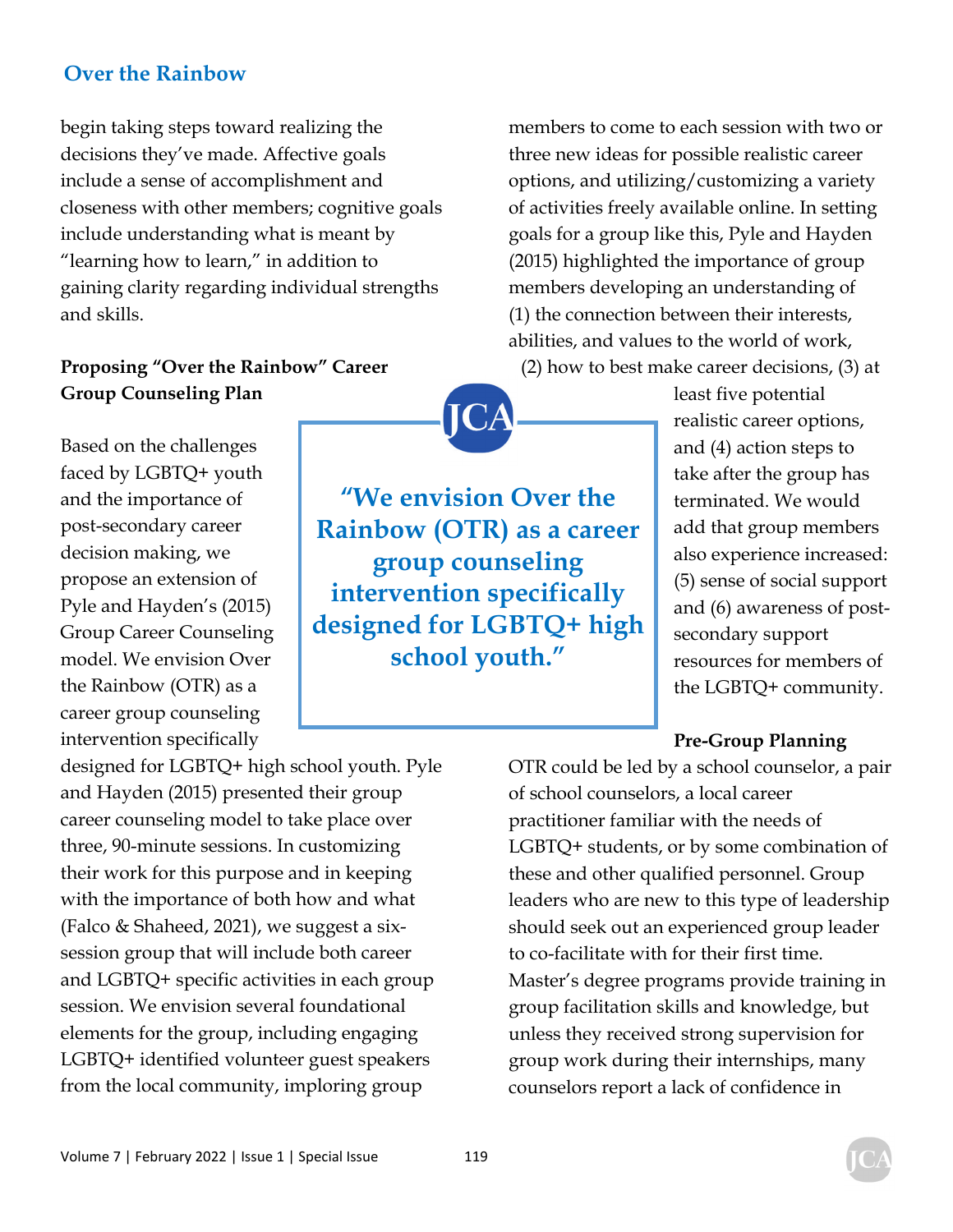leading groups (Midgett et al., 2016; Springer et al., 2018; Williams et al., 2013). Given the vulnerabilities experienced by LGBTQ+ students, competence for group leadership is an important consideration. We recommend that the Association for Specialists in Group Work's (ASGW) (2021) *Guiding Principles for Group Work* be utilized for tracking competency.

Group leaders should garner institutional support for OTR prior to any plans being formalized to ensure that school administrators are on board. The location where the group meets should be carefully considered. LGBTQ+ students may feel more comfortable attending a group like this if it was held in a community location away from school grounds. At the same time, parents may question a school-sponsored activity that doesn't take place on school grounds. The program should be presented and promoted to faculty members first, before recruiting students, so that faculty are equipped to answer questions posed by their students. Eligibility criteria should be established, as well as plans for group size. We recommend this group for LGBTQ+-identified high school juniors and seniors and agree with Pyle and Hayden's (2015) recommendation that the group not exceed eight members so that appropriate space for reflection and processing can be provided.

For the purposes of this article, we have grouped LGBTQ+ all together. At the same time, we recognize the unique needs of people identifying as trans or gender non-binary separate from those with a minoritized affectional orientation. Trans people can be silenced when grouped with other minoritized groups (Beauregard et al., 2016; Tebbe & Moradi, 2016). Therefore, we recommend as a best practice that intentional efforts are made to include trans voices. The group might be planned as half LGB and half trans, or if there are enough trans people known to the group leaders, a separate group could be established specifically for them. In any case, group leaders should be well versed in the important differences between sexual orientation and gender identity. Such knowledge will improve leaders' ability to be helpful to individual members of the group, which will also help representatives from both populations to better understand each other.

As a part of the planning process for the group, leaders should reach out to LGBTQ+ identified adult members of the local community to identify appropriate and available local resources for group participants. Additionally, guest speakers should be recruited to address the topics of being out at work, LGBTQ+ initiatives on college campuses, and basic money management skills. Guest speakers should be encouraged to connect students to various resources and supports for LGBTQ+ students in the community, on college campuses, and in the workplace. Finally, LGBTQ+ individuals who are willing to be contacted by group members should be recruited for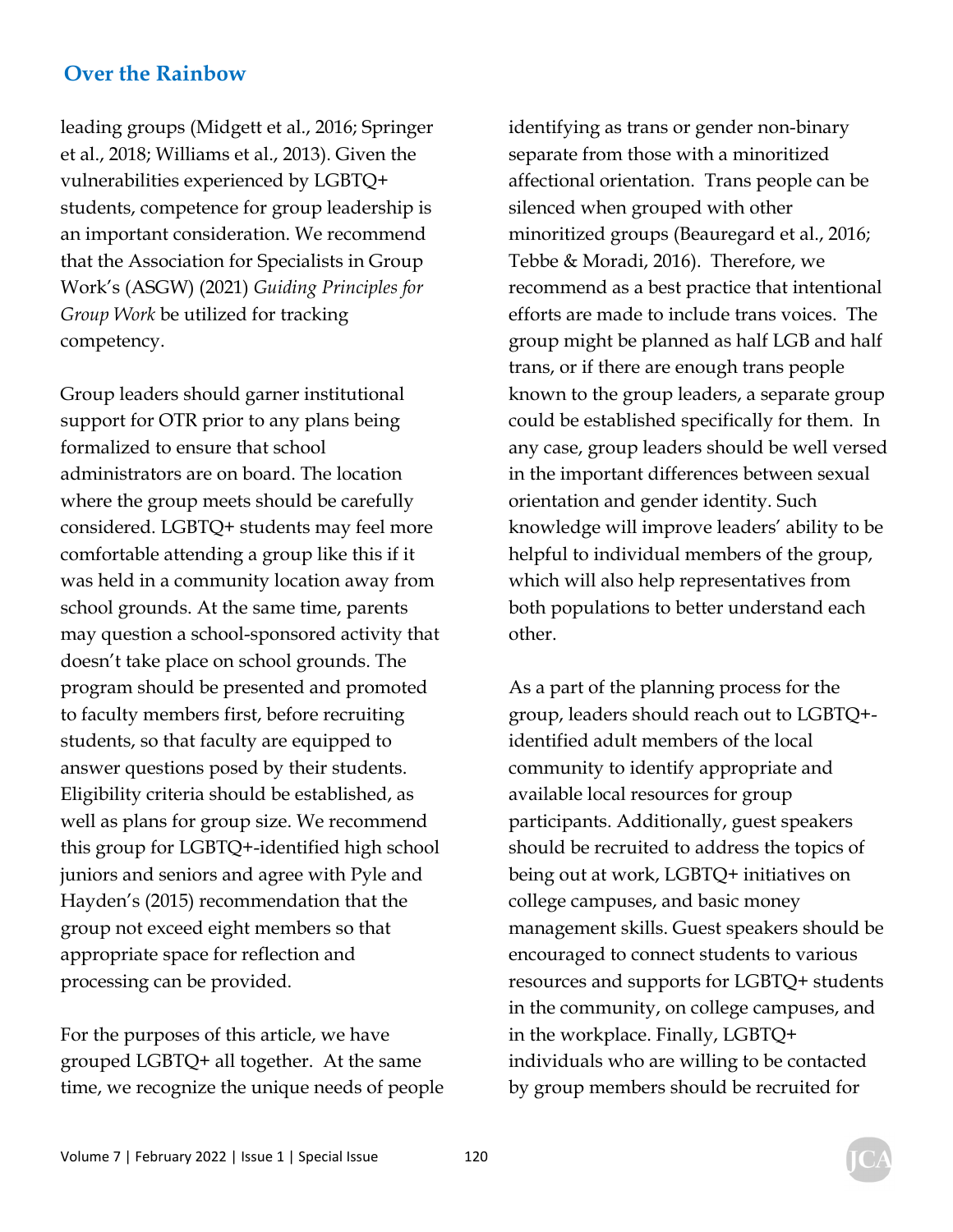referrals to group members. The group leader should meet with each prospective member of the group to screen for appropriateness for group participation, answer any logistical questions, and conduct a pre-assessment. The questions asked on the pre-assessment should be the same for the post-assessment so that the success of the group can easily be measured and areas for improvement are easily identified. A suggested list of questions for this purpose is offered in Appendix A. In addition to summative evaluation, group leaders can conduct formative evaluations by gathering anonymous feedback from each session via a simple form asking the questions, "What did you like best/least about this session?" and "What reactions did you have to the group process today?" This feedback can help group leaders evaluate the efficacy of each week's interventions and respond to any identified trends week to week.

# **Session #1: Program Expectations, Career Decision-Making, and LGBTQ+ Identity Development**

The first session marks the beginning of the Encounter stage of the group (Pyle & Hayden, 2015). We suggest starting the session with a fun icebreaker activity that helps participants learn one another's names and pronouns. Group norms should be collaboratively established, and confidentiality and its limits should be carefully explained. The goal of the career decision-making element is to help participants understand the complexity of

and stages involved in career decisionmaking, including exploration, crystallization, choice, and clarification (Pyle & Hayden, 2015). Participants should be affirmed that making career decisions is not easy for anyone, and that many feel confused about their options before focusing in on a small number of options and eventually gaining clarity. The second part of the session should be focused on LGBTQ+ identity development. We recommend a review of key concepts and identities within the LGBTQ+ umbrella and a discussion of outness and decision-making about coming out to certain people. Again, participants should be affirmed that career decision-making is further complicated with the realities of LGBTQ+ identity development. Following a brief demonstration of the O\*Net online, the session should end with two assignments: the first to complete a personality inventory before the next session, and the second to come back with one or two realistic career options. Utilizing the O\*Net online, members should note for each career option selected the median wage, projected growth, education and training requirements, and other types of jobs that could be possible with similar education and training.

# **Session #2: Personality Type and Career Preferences and the Continuum of Outness**

In Session #2, the group should be moving into Pyle and Hayden's (2015) Exploration stage. The session should open with a discussion of the personality assessment process and identification of what members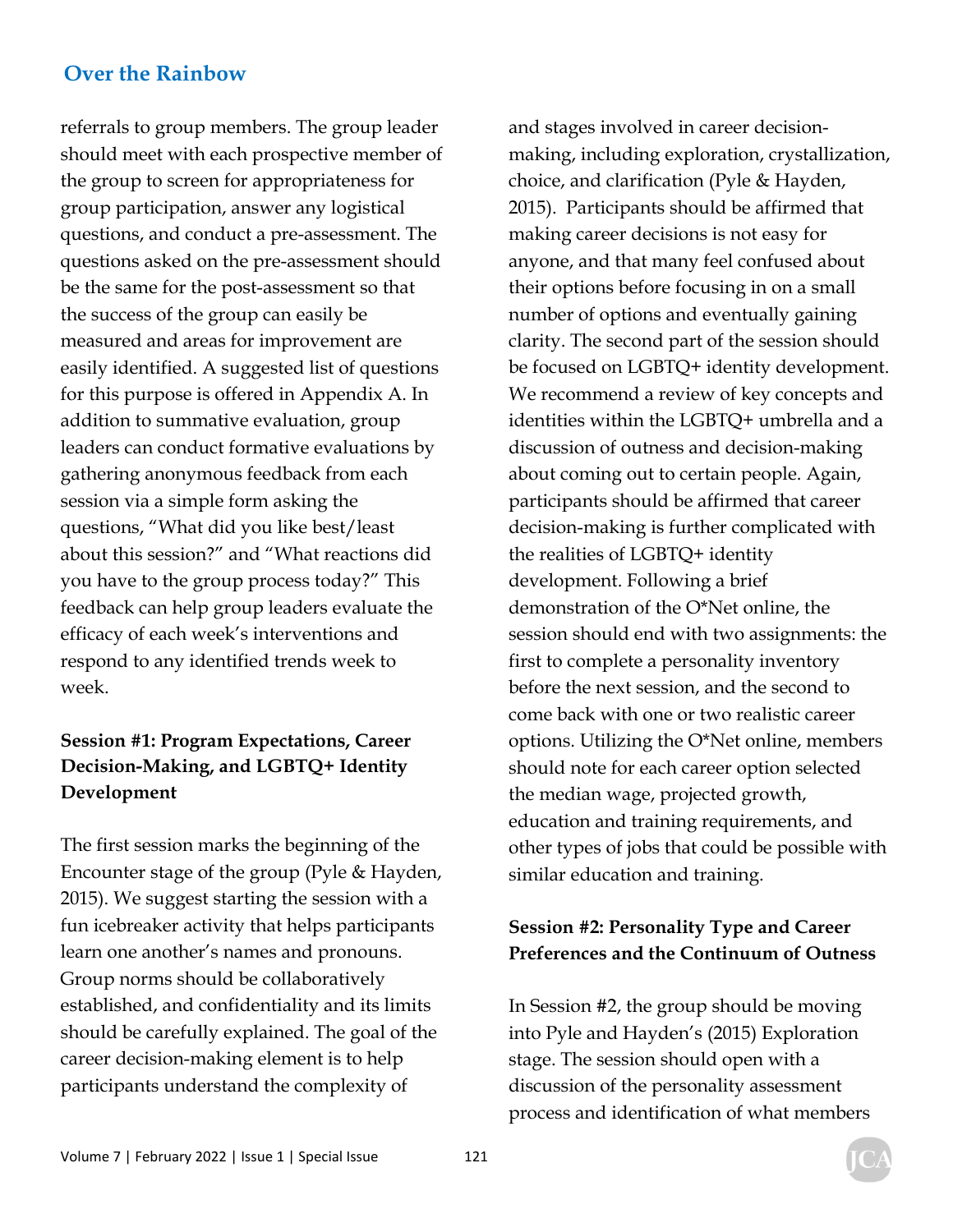agreed or disagreed with and what surprised them the most, followed by a discussion about how personality type can impact the kind of work a person is drawn to, the influence of type on relationships in the workplace, and impact of type on long term career management. Group members should discuss the career options they chose for consideration and how these seem to fit or not fit with what they learned about their personality type preferences. The LGBTQ+ part of this session should be a continuation from the first session, focused on the risks and benefits associated with being out. Leaders can use tools such as the Human Rights Campaign (HRC) Foundation's Corporate Equality Index (Human Rights Campaign Foundation, 2021) to inform students about workplaces that are actively promoting policies that benefit LGBTQ+ employees. The HRC website can be accessed to explore specific work-related issues, particularly for insurance for gender affirming healthcare. An LGBTQ+-identified guest speaker should be invited to this session to discuss their experiences of being out at work and the various considerations they weighed in making those decisions. The homework assigned at the conclusion of this session should be to complete interest and values surveys as an additional part of the selfexploration process and to select an additional one to two career options to explore using the O\*Net online resource.

# **Session #3: The College Question, Support Networks, and Social Media Profiles**

By the time this session begins, the group will have entered Pyle and Hayden's (2015) Working stage. The leader should keep the group in the working stage until Session #5. At the beginning of the session, the leader should facilitate a discussion similar to the one at the beginning of Session #2, focusing on what was learned from the values and interests surveys. In this session, the group leader should stress the importance of soft skills for success in career and other important areas of life. In response to the earlier discussions about the potential risks and benefits of coming out, the leader should facilitate a discussion stressing the importance of building a strong network of people who they can trust will be supportive of them, and the importance of building appropriate social media profiles should be discussed in this session. The guest speaker for this session should be an LGBTQ+-identified person (or persons) who represent local colleges to explain the LGBTQ+ initiatives and supports on their campuses. The group leader should open a discussion about post-high school options, such as going to college right away, deferring college entrance, or choosing not to go to college. For homework, participants should continue to consider reasons to go to college or not and should conduct some of their own online research to help answer this question for their own unique situation. Participants should start a list of personal strengths they identify during the group process which they will use when preparing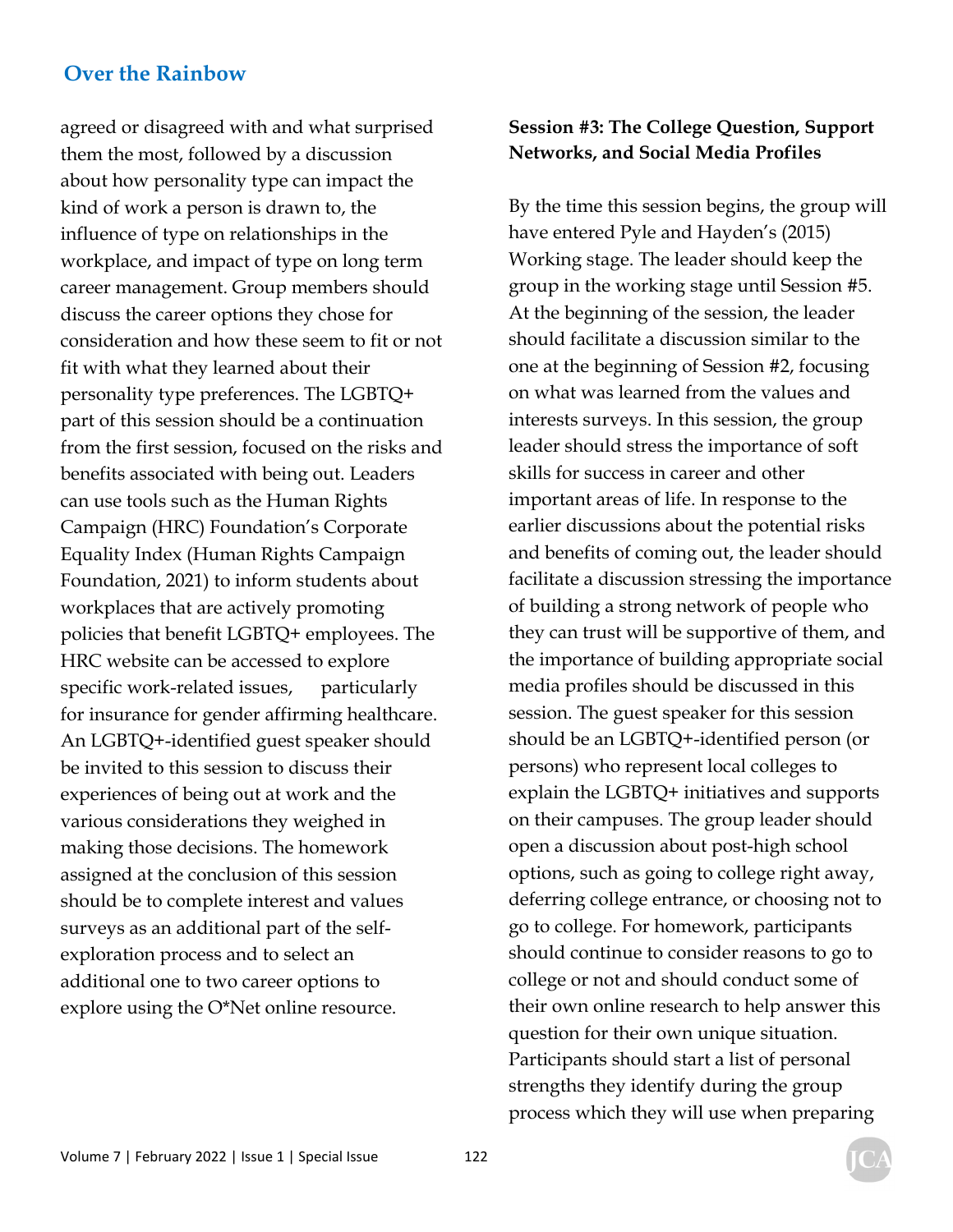for interviews. Finally, members should select one or two more career options utilizing the O\*Net online system.

#### **Session #4: Networking and Safe Dating**

At the start of this session, the leader should facilitate a follow-up conversation addressing participants' thoughts and feelings about going to college. The conversation should include a report out from group members on any pertinent information they found regarding the college decision, along with the additional career options they identified. Participants should discuss the importance of networking and informational interviews as a method for continuing to build a support network, learning about new opportunities, finding solutions to career planning setbacks and other problems, and ultimately identifying potential job opportunities. The LGBTQ+ focus for this session is on safe dating practices and identifying general safety strategies. The safety information provided should include material on sex, substance use, and intimate partner violence. An LGBTQ+ guest speaker could discuss LGBTQ+ identified career role models. The homework for this session should be to note any personal strengths identified in this session and also research one or two more career options via the O\*Net online system.

## **Session #5: Cover letters, Resumes, and Money Management**

In this session, leaders should help the group

transition to Pyle and Hayden's (2015) Action stage. The leader should help members construct a resume focused on the transferable strengths and skills of each individual student. A simple cover letter format should be provided for students to later customize for their own use. The LGBTQ+ portion of this session should address intersectionality, inviting students to discuss the various features of their identities. They may also choose to include facets of their status at school, such as team participation, leadership positions, or extracurricular activities. The guest speaker invited to this session should be an LGBTQ+ identified person from the community who is equipped to teach students about basic money management strategies, such as checkbook balancing, use of credit cards, and budgeting basics. The homework for this session should be for participants to identify their top 3 career options among all the careers they investigated during the course of the program and to note any additional strengths they identified about themselves during the session.

## **Session #6: Mock Interviews, Wrap-Up, and Next Steps**

In this final session, participants will prepare for how they will individually move forward from having participated in the career group counseling process. Reflecting on identified strengths, the leader should facilitate a discussion about best practices for interviewing. Mock interviews might be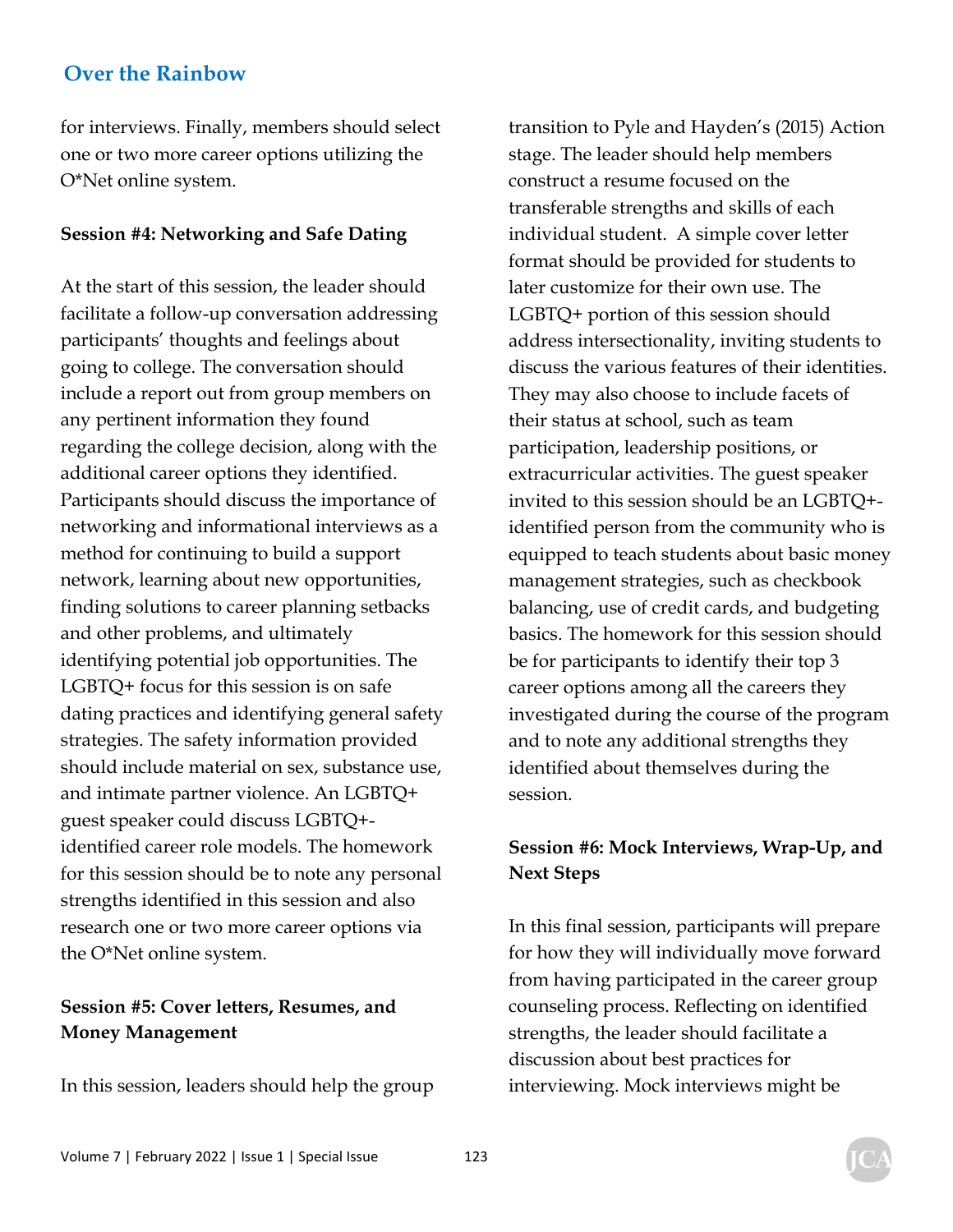conducted like a "speed-dating" exercise. Participants should be given the postassessment questionnaire and some time to complete it. The leader should facilitate a discussion of the major takeaways from the program, specific things participants enjoyed and learned from, and any specific things they would recommend be changed. As participants leave, the leader should give each member a list of local resources they can use as they move forward in their own career development process.

#### **Post-group Analysis and Evaluation**

Group leaders should soon conduct a program evaluation to identify program strengths and areas for improvement. The most basic approach to program evaluation is to analyze the degree to which the program did what it was designed to do (Cresswell, 2018). Utilizing their own observations during group sessions, verbal reports from participants during the wrap-up session, and analysis of pre-.and- post-assessments completed by students, leaders should be able to identify the degree to which the program met its goals, along with strengths in the program and areas needing improvement.

#### **Discussion**

It is our hope that participation in a group such as OTR will help LGBTQ+ students feel more confident in themselves in terms of staying safe in their environments and will leave them better equipped for career

planning. OTR may provide an effective response to the call for more career information for high school youth (Owen et al., 2020) and addresses the importance of role models for LGBTQ+ youth navigating college decision making (Cheng et al., 2017). This group structure provides an opportunity for collaboration amongst school counselors and administrators to improve the climate for LGBTQ+ students, which has been called for by previous scholars (Beck, 2017, Boyland et al., 2018, Strear, 2017).

The activities we propose for OTR directly address the original goals of the group and were suggested as a way of supporting the cognitive and affective goals proposed by Pyle and Hayden (2015). We purposefully utilized free online sources for session activities (shown in Appendix B) to make the group easy to adopt. By participating in the group, members will engage in a selfdiscovery process that includes inventories of their personality preferences, values, and career interests, and they will engage in meaningful discussion about how these relate to their own career development process. Through teaching and modeling, the group leaders and guest speakers will provide important information addressing career decision-making, and participants will engage in identifying a minimum of four to eight possible career options and ultimately choosing their top two to three. Participants will learn about important job search skills in preparation for future actions necessary in expediting career plans. They will have the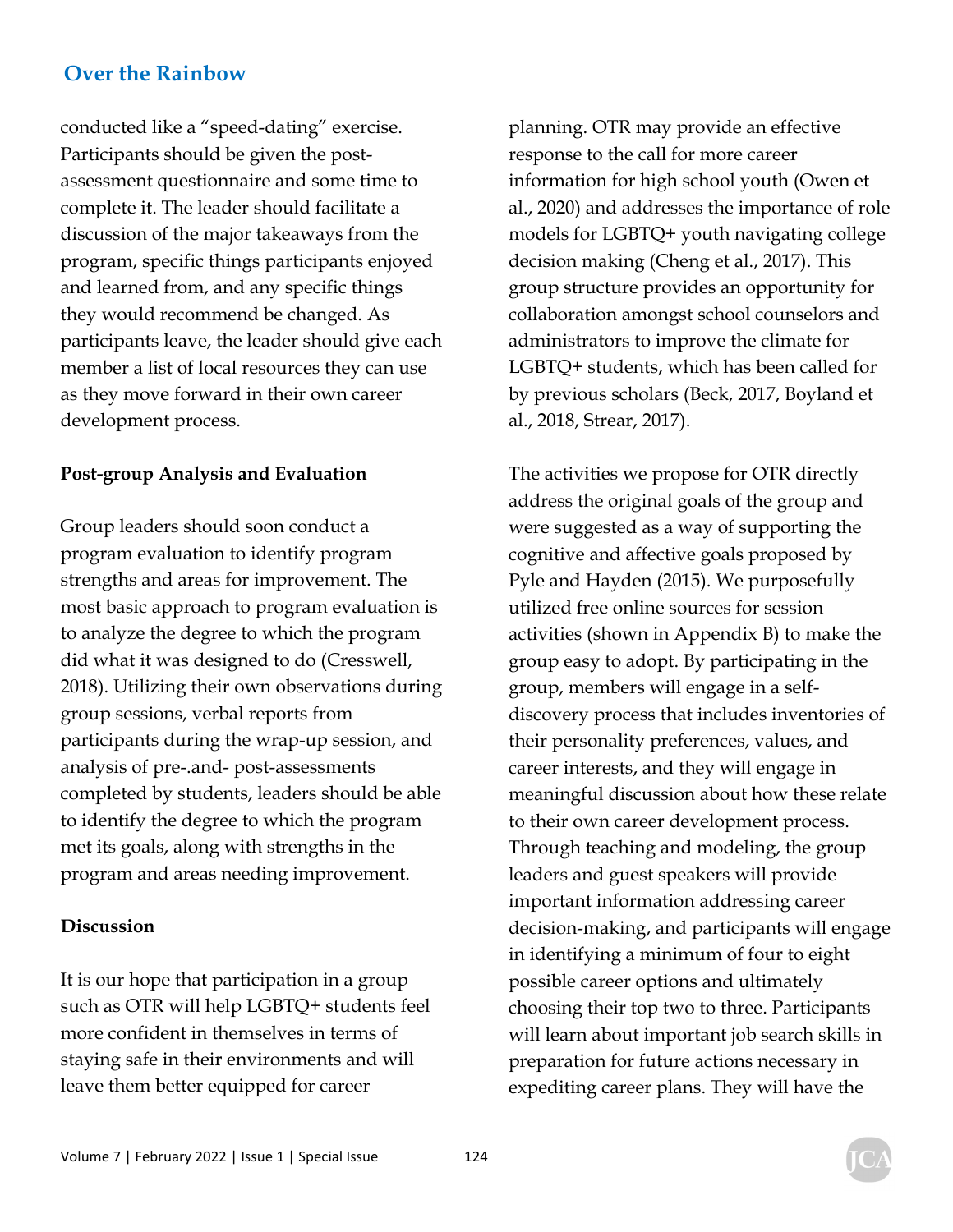opportunity to both provide and receive social support and would have been introduced to a variety of resources. Beyond the basic goals of the program, students will be connected with important information about financial aid to support their potential college education.

Counselors and other helping professionals interested in leading an OTR group may face barriers to executing their plans. Resistance may come from school administrators, school faculty, parents/caregivers, or some combination of these. Potential sources of resistance might include fear, denial, lack of awareness, conflicting priorities, and intentional/unintentional prejudice. We recommend that schools adopt the American School Counseling Association (ASCA) (2012) National Model to ensure that school counselors' roles are clearly defined and understood by various stakeholders in the system. The quality of the school counselor-to -school administrator relationship cannot be understated when considering potential success or failure of new program efforts (Edwards et al., 2014). Counselors may need to provide some education around the experiences of LGBTQ+ students as a precursor to proposing the OTR group. Proceeding with the group without stakeholder support could lead to a variety of negative consequences for the group leaders, and especially for LGBTQ+ students.

#### **Limitations**

Students choosing to join OTR would be outing themselves to other group members who they may or may not know and also to the group facilitator(s) who they may or may not know. We hope that the benefits of mutuality and shared experience associated with group interventions outweigh the risks of students outing themselves to others who identify as LGBTQ+. As confidentiality cannot be guaranteed in group counseling, students should carefully consider their decision to participate, and leaders should emphasize the importance of respecting individual privacy at each session.

#### **Implications**

The unique combination of LGBTQ+ and career activities presented in OTR could provide a road map for practicing school counselors providing services to LGBTQ+ identified students. The interventions may also be useful to community based clinical mental health counselors working with LGBTQ+ adolescents individually or as a part of family counseling. Counselor educators and supervisors can utilize the OTR career group counseling intervention to support inclusive training of mental health and school counselors. The information could also be used in preparing doctoral students as they become educators of future practitioners. Since there is very little scholarship addressing the career needs of LGBTQ+ identified teens, and very little scholarship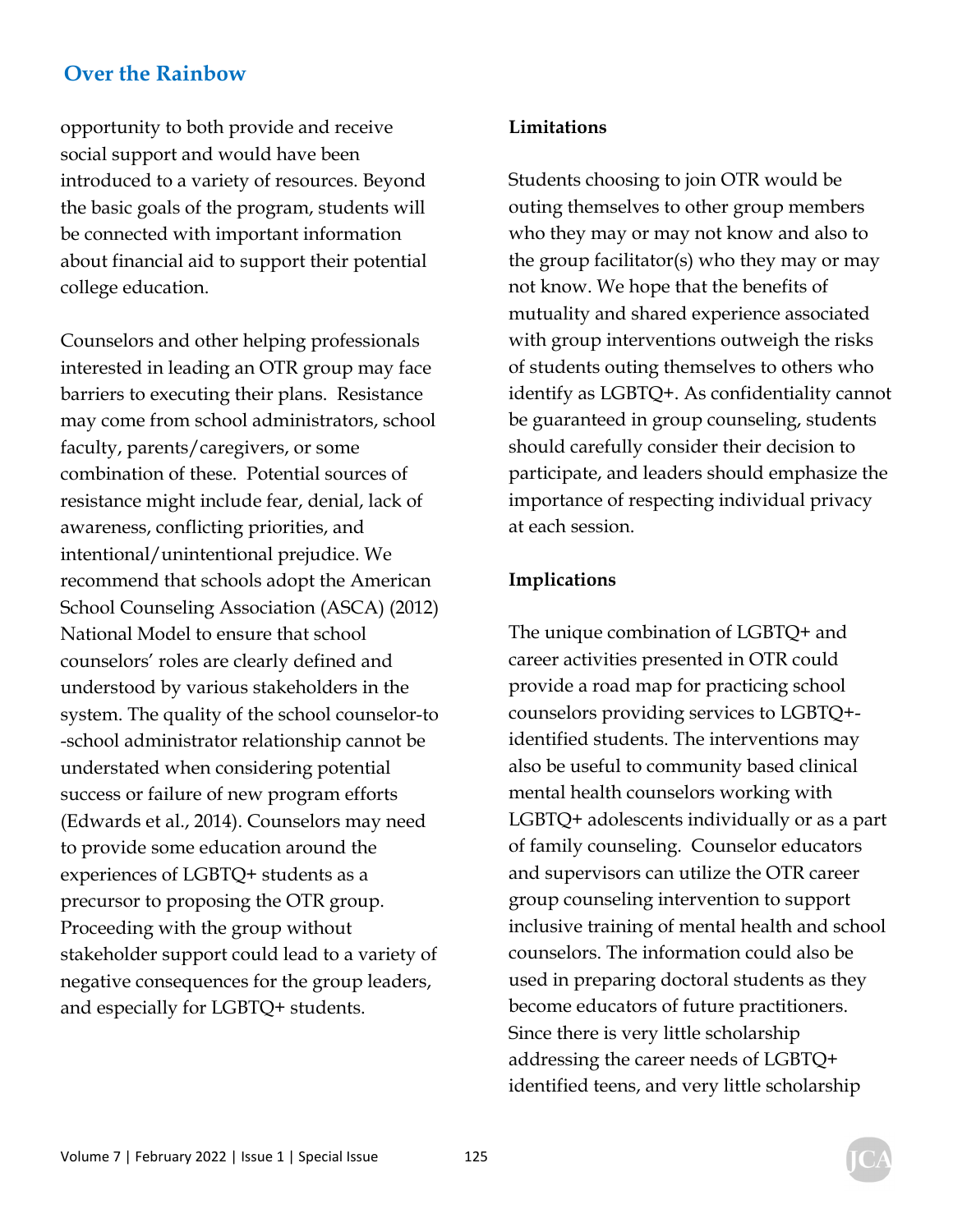evaluating group career counseling interventions, researchers should conduct empirical inquiry to identify the efficacy of OTR in achieving its desired results.

#### **Conclusion**

LGBTQ+ teens face significant challenges in navigating both identity development and career development. In this article we presented a career group counseling intervention to address both identity development among LGBTQ+ teens and improve their college and career decision making. We encourage utilization, testing, and refinement of this model. [CA

#### **REFERENCES**

American School Counselor Association (ASCA). (2012). The ASCA national model: A framework for school counseling programs (3rd ed). Alexandria, VA: ASCA

Association for Specialists in Group Work (2021). ASGW Guiding Principles for Group Work. Retrieved from https:// asgw.org/wp-content/uploads/2021/07/ASGW-Guiding-Principles-May-2021.pdf

Baker, S. J., & Lucas, K. (2017). Is it safe to bring myself to work? Understanding LGBTQ experiences of workplace dignity. Canadian Journal of Administrative Sciences, 34 (2), 133-148. hƩps://doi.org/10.1002/CJAS.1439

Beauregard, T. A., Arevshatian, L., Booth, J. E., & Whittle, S. (2018). Listen carefully: Transgender voices in the workplace. The International Journal of Human Resource Management, 29(5), 857-884. https:// doi.org/10.1080/09585192.2016.1234503

Beck, M. J. (2017). Exploring the experiences of school counselor-administrator teams in their work with LGBT students: A phenomenological study [Doctoral dissertation, University of Iowa]. Iowa Research Online. http:// ir.uiowa.edu/cgi/viewcontent.cgi?article=6894&context=etd Boyland, L. G., Kirkeby, K. M., & Boyland, M. I. (2018). Policies and practices supporting LGBTQ students in Indiana's middle schools. NASSP Bulletin, 102(2), 111-140. https://doi.org/10.1177/019263651878427

Bolat, N., & Odacı, H. (2017). High school final year students' career decision-making self-efficacy, attachment styles and gender role orientations. Current Psychology: A Journal for Diverse Perspectives on Diverse Psychological Issues, 36(2), 252–259. hƩps://doi.org/10.1007/s12144-016-9409-3

Brown, E., & Scott, I. (2019). Belief v. belief: Resolving LGBTQ rights conflicts in the religious workplace. American Business Law Journal, 56(1), 44-113.

Brown, S. D., & Ryan Krane, N. E. (2000). Four (or five) sessions and a cloud of dust: Old assumptions and new observations about career counseling. In S. D. Brown & R. W. Lent (Eds.), Handbook of counseling psychology (3rd ed., pp. 740-766). Wiley.

Chen, C.P., & Keats, A. (2016) Career development and counselling needs of LGBTQ high school students. British Journal of Guidance & Counselling, 44(5), 576-588. https:// doi.org/10.1080/03069885.2016.1187709

Cheng, J., Klann, E. M., Zounlome, N. O. O., & Chung, Y. B. (2017). Promoting affirmative career development and work environment for LGBT individuals. In K. Maree (Ed.), Psychology of Career Adaptability, Employability and Resilience (pp. 265-282). Springer. https:// doi.org/10.1007/978-3-319-66954-0\_16

Creswell, J.W. (2018). Research design: Qualitative, quantitative, and mixed methods approaches. (5th ed.). Sage.

Edwards, L., Grace, R., & King, G. (2014). Importance of an effective principal-counselor relationship. Alabama Journal of Educational Leadership, 1, 34-42.

Falco, L. D., & Shaheed, C. (2021). Putting theory into practice: A conceptual framework for career group counseling in school settings. The Journal for Specialists in Group Work, 46(1), 6-19. hƩps://doi.org/10.1080/ 01933922.2020.1867678

GLSEN (2019). Supporting safe and healthy schools for lesbian, gay, bisexual, transgender, and queer students: A national survey of school counselors, social workers, and psychologists. GLSEN. www.glsen.org/research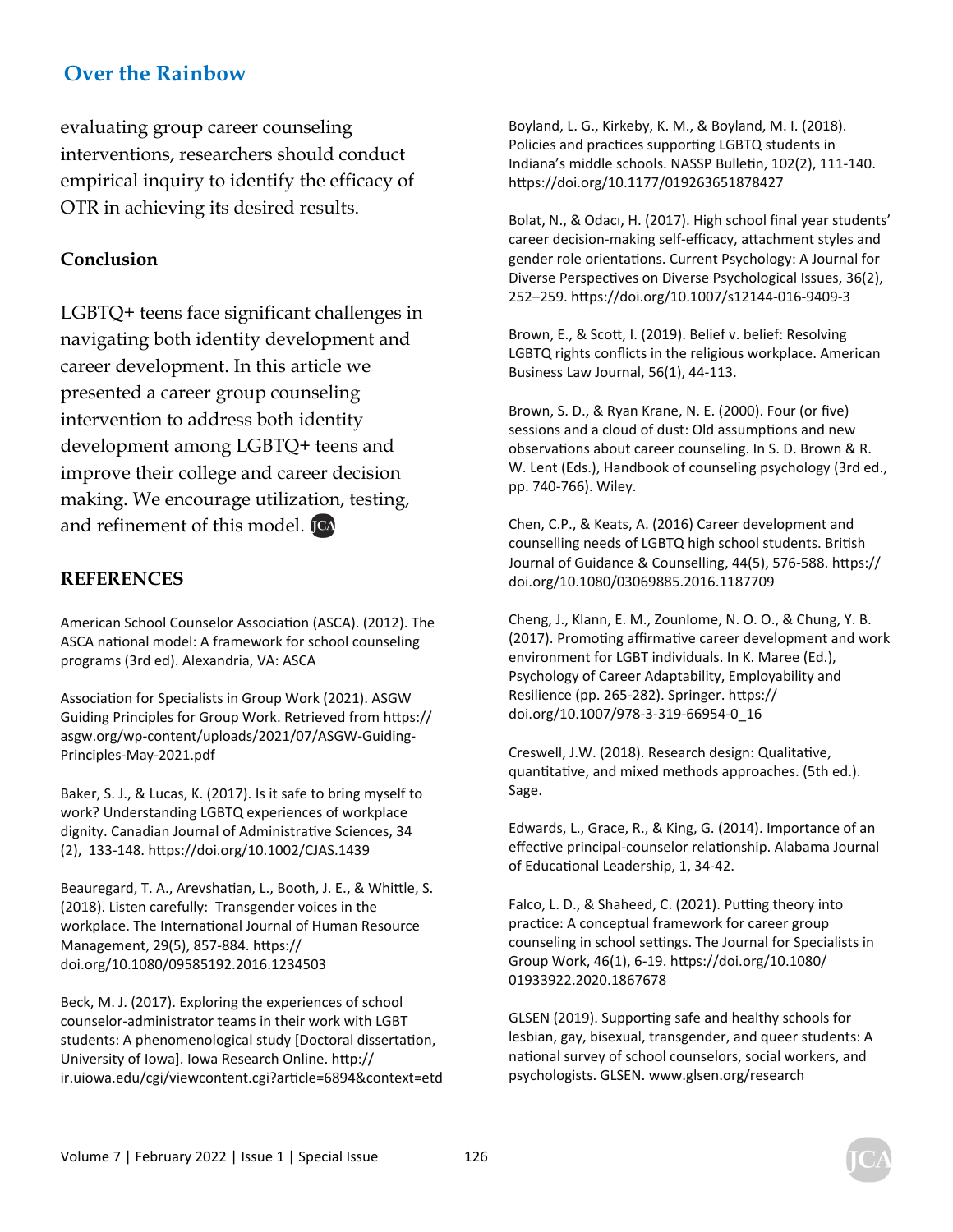Gu, X., Tang, M., Chen, Shi., & Montgomery, M.L. (2019). Effects of a career course on Chinese high school students' career decision-making readiness. The Career Development Quarterly, 68(3), 222-237. hƩps://doi.org/10.1002/ cdq.12233

Human Rights Campaign Foundation. (2021). Corporate Equality Index 2021. hƩps://www.hrc.org/resources/ corporate-equality-index

Johnston-Rodriguez, S., & Henning, M. B. (2019). Pre-service teachers' perception of financial literacy curriculum: National standards, universal design, and cultural responsiveness. Education Sciences, 9(1), 34-52. https:// doi.org/10.3390/educsci9010034

Pyle, K. R., & Hayden, S. C. W. (2015). Group career counseling: Practices and Principles (2nd ed). National Career Development Association.

Rockenbach, A.N., Lo, M.A., & Mayhew, M.J. (2017). How LGBT college students perceive and engage the campus religious and spiritual climate. Journal of Homosexuality, 64 (4), 488-508. hƩps://10.1080/00918369.2016.1191239.

Singh, A.A., & Kosciw, J.G. (2018). School counselors transforming schools for LGBTQ students. Professional School Counseling, 20(1), 1-4. https://www.jstor.org/ stable/90014849

Strear, M. M. (2017). Forecasting and inclusive future: School counseling strategies to deconstruct educational heteronormativity. Professional School Counseling, 20(1a), 47-56. hƩps://doi.org/10.5330/1096-2409-20.1a.47

Tebbe, E. A., & Moradi, B. (2016). Suicide risk in trans populations: An application of minority stress theory. Journal of Counseling Psychology, 63(5), 520-533. https:// doi.org/10.1037/cou0000152

Owen, L., Poynton, T.A., Moore, R. (2020). Student preferences for college and career information. Journal of College Access, 5(1). hƩps://scholarworks.wmich.edu/jca/ vol5/iss1/7

McMahon, G., Griffith, C., Mariani, M., Zyromski, B. (2017). School counseling intervention research on college readiness, college access, and postsecondary success: A 10 year content analysis of peer reviewed research. Journal of College Access, 3(2). https://scholarworks.wmich.edu/jca/ vol3/iss2/3

MidgeƩ, A., Hausheer, R., & Doumas, D. M. (2016). Training counseling students to develop group leadership selfefficacy and multicultural competence through service learning. The Journal for Specialists in Group Work, 41(3), 262-282. hƩps://10.1080/01933922.2016.1186765

Rankin, S., Garvey, J.C., & Duran, A. (2019). A retrospective of LGBT issues on the US college campuses: 1990-2020. International Sociology, 34(4), 435-454. https:// 10.1177/0268580919851429

Springer, S. I., Moss, L. J., Cinotti, D., Land, C. W. (2018). Examining pre-service school counselors' site supervisory experiences specific to group work. The Journal for Specialists in Group Work, 43(3), 250-273. https:// doi.org/10.1080/01933922.2018.1484537

Yalom, I. D. (2005). The theory and practice of group psychotherapy (5th ed). Basic Books.

Zamani-Gallaher, E.M., & Choudhuri, D.D. (2016). Tracing LGBTQ community college students' experiences. New Direction for Community Colleges, 2016(174), 47-63. https://doi.org/10.1002/cc.20202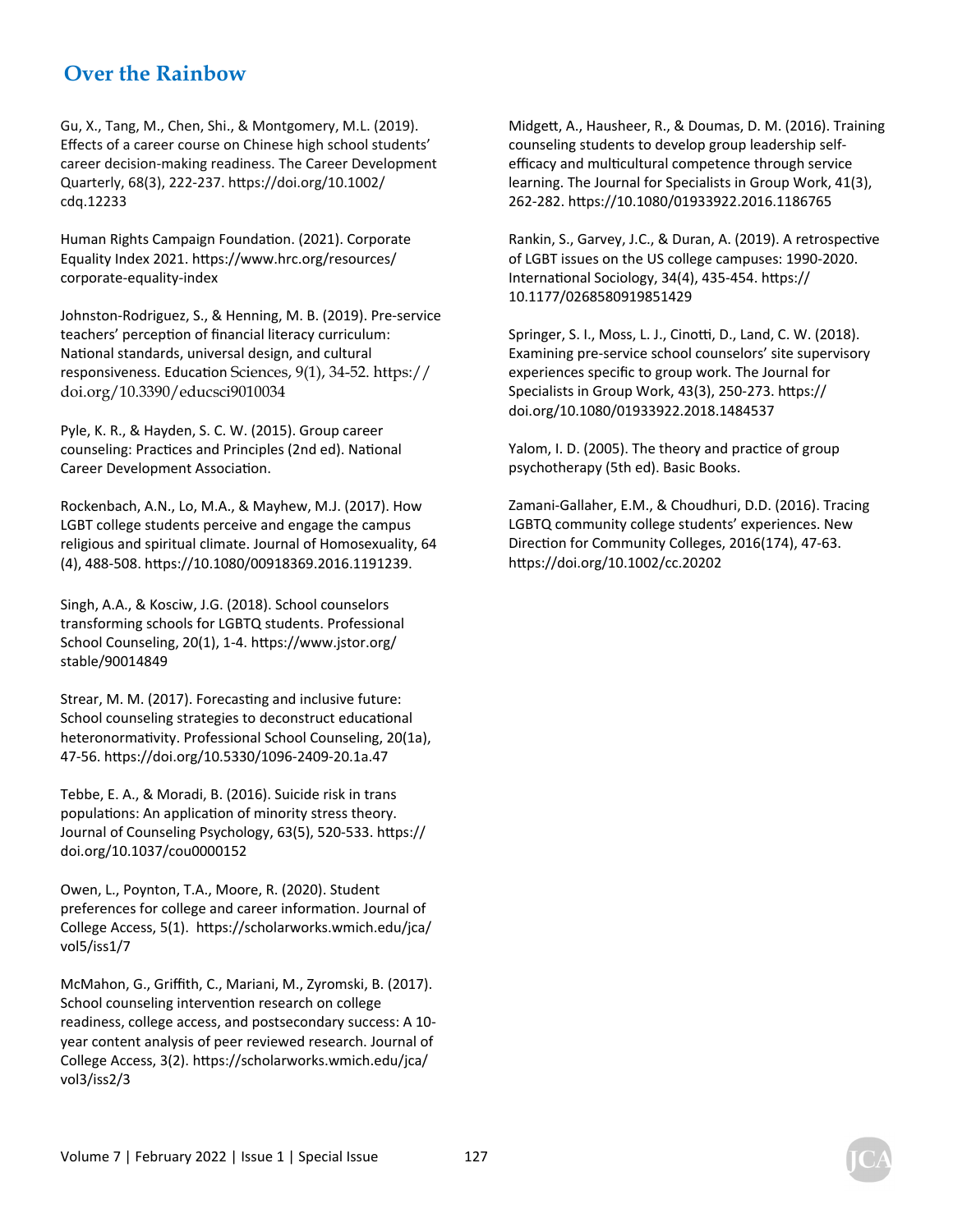### **Appendix A: Questions for Use on Pre-and Post-Assessment**

Name at least 2 interests you have when it comes to your future career.

Name at least 2 of your best skills/abilities.

Name at least 2 work values you have.

Do you understand the relationship between your interests, abilities, and values and the world of work? If so, please summarize. If not, what questions do you have?

What do you know about career decision-making?

Name at least 5 realistic career options that you have considered.

What actions are you aware of that you can take to learn more about certain careers?

Please rate the amount of social support you feel you have, with 1 being the lowest amount and 10 being the highest.

What resources in your community or in a college that you are considering are available to support your identity as a member of the LGBTQ+ community?